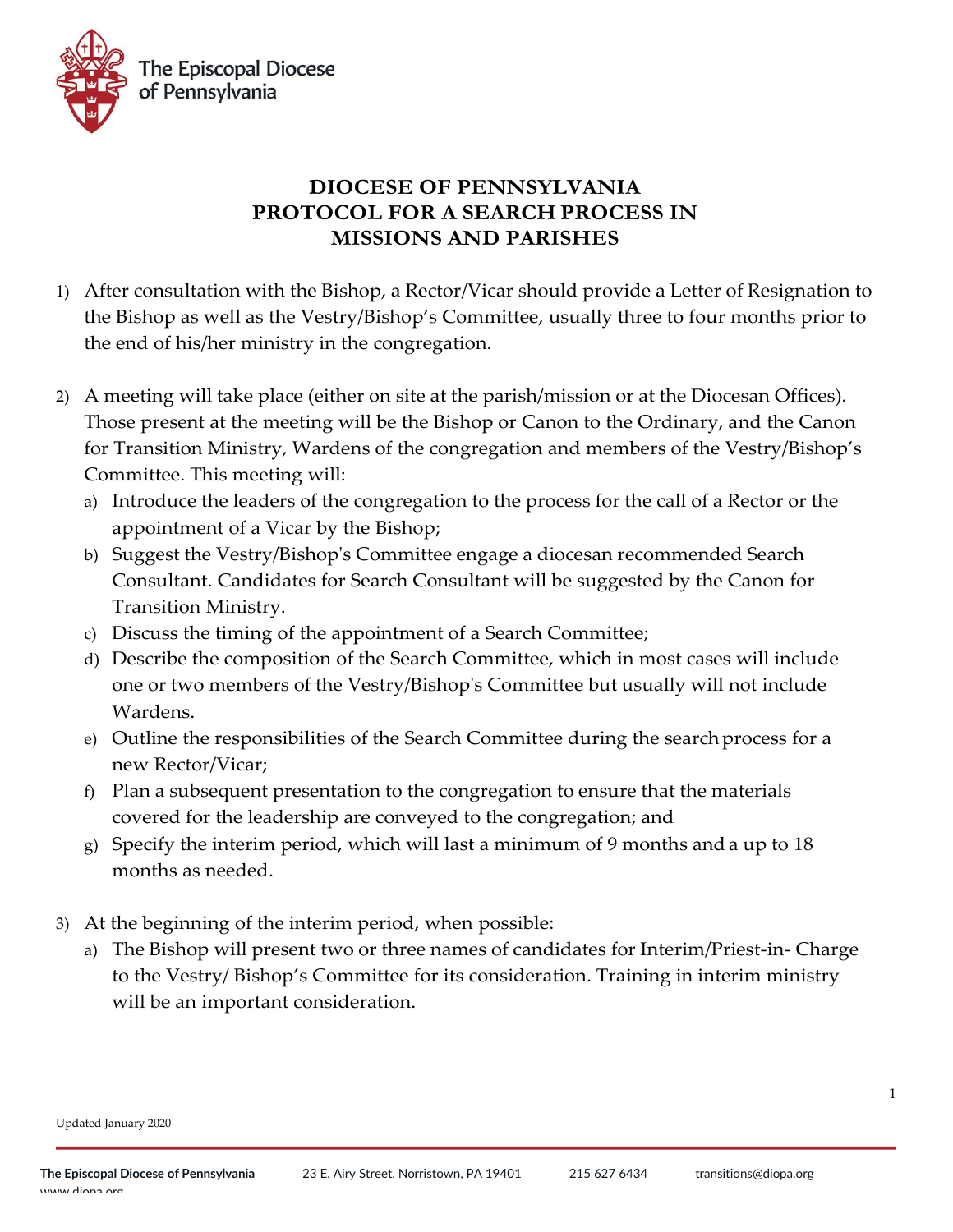

- b) The Vestry/Bishop's Committee will interview candidates and will nominateone candidate for Interim or Priest-in-Charge to the Bishop.
- c) The Bishop will appoint the Interim/PIC.
- d) Once the Bishop has made the appointment, a Letter of Agreement will be signed by the Bishop, Wardens and Interim/PIC. The Letter of Agreement shall clearly establish the Interim/PIC's tenure, salary package, and the sacramental and pastoral ministry responsibilities in the congregation.
- e) The church will submit audits and budgets for review by the Office of Transitions
- f) The Interim/Priest in Charge will not be eligible for consideration for the Rector/Vicar position.
- 4) Approximately 1 to 3 months into the interim period, the congregation should begin work with the selected search consultant. The Vestry/Bishop's Committee will appoint the Search Committee and appoint its convener/chairpersons. The number of committee members should reflect the size of the congregation. Committees of large congregations would number seven to nine, and in small congregations the committee would number five to seven members. The tasks of the Search Committee will be:
	- a) Provide a list of names and contact information of the Search Committee members to the Canon for Transition Ministry and decide on the primary contact person.
	- b) Draft the Community Ministry Portfolio for the Office of Transitional Ministry of The Episcopal Church and draft a separate Parish/Mission Profile that describes the parish's history, ministries, finances, challenges and opportunities. A profile for the Transition Ministry Conference can also be created.
		- i. The Parish/Mission Profile and OTM form should communicate the identity of the congregation, the community and its state of being, as well as the qualities sought in a new Rector/Vicar;
		- ii. The Search Committee should draft answers to the OTM discernment questions to provide content for the narrative section of the OTM form;
		- iii. The Search Committee should have the Vestry complete the section of the OTM on salary and benefits for the new Rector/Vicar.
		- iv. The Search Committee should write a description of the position to be applied for not longer than 999 characters for posting with the Episcopal News Service and Transition Ministry Conference Newsletter.
		- v. When completed, the Parish/Mission Profile, OTM Community Ministry Portfolio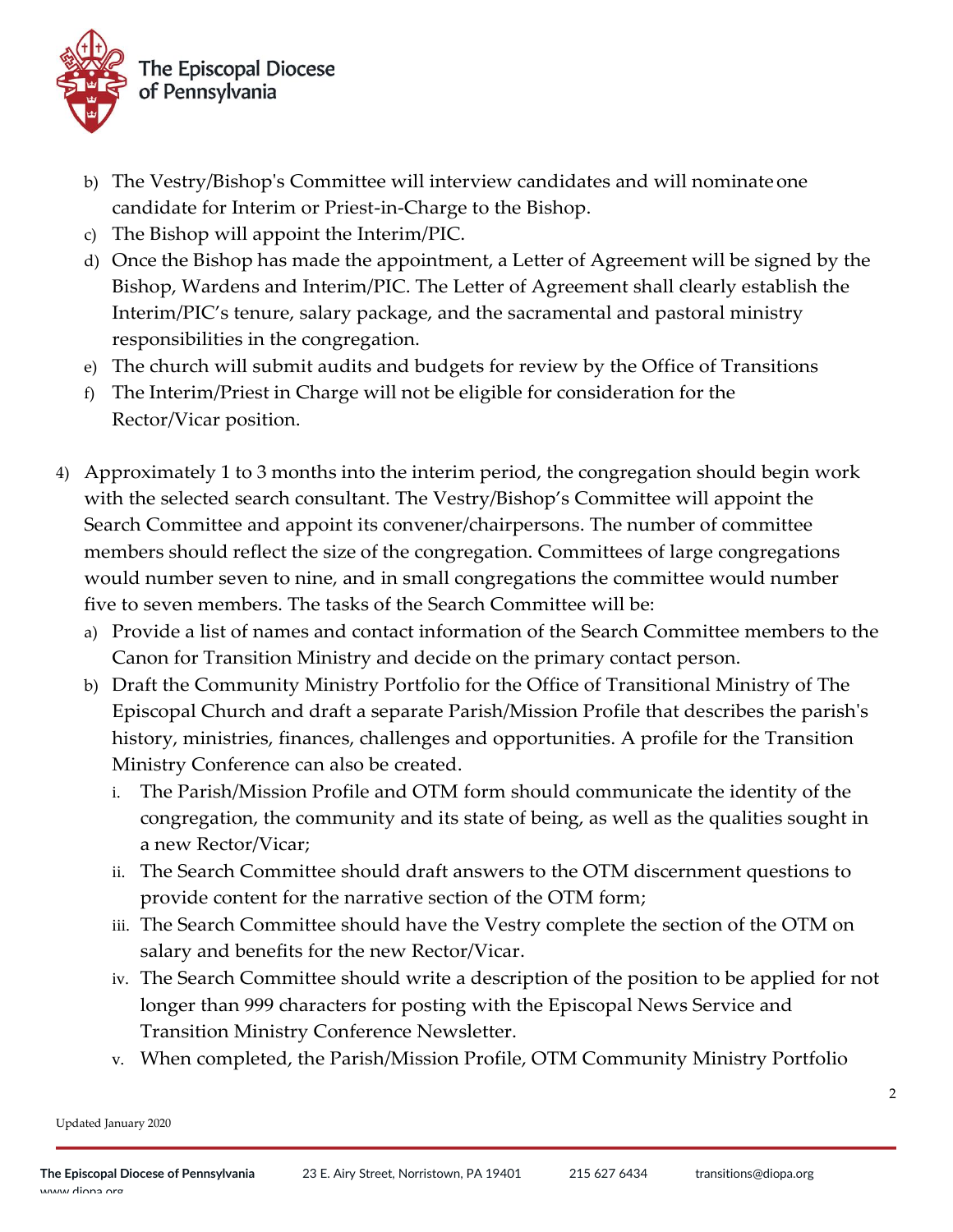

and Rector/Vicar Position Description must be approved by the Vestry/Bishop's Committee.

- c) The Parish/Mission Profile, OTM Community Ministry Portfolio and the Rector/Vicar Position Description must then be reviewed and approved by the Canon for Transition Ministry and the Bishop. Once approved:
	- i. The Position Description will be posted on the Diocese of Pennsylvania website, and Transition Ministry Conference Newsletter.
	- ii. Search Committees are encouraged to post the job on the Episcopal News Service Website
	- iii. The OTM Community Ministry Portfolio form for the OTM Office of the Episcopal Church will be completed online by the Office of Transition Ministry
	- iv. The Parish/Mission Profile should then be posted on the parish website.
- d) Applications will be accepted through the Diocesan Transition Office and qualified candidates will be forwarded to the search committee.
	- i. Clergy will be encouraged to forward their CV and OTM profile with a cover letter to the Search Committee and Diocesan office. All applicants for consideration must be approved by the Office of Transitions.
	- ii. Arrangements should be made to keep applicants aware of their status in the process as it progresses.
- 5) The task of the Search Committee is to come to agreement on a single candidate to be nominated to the

Vestry/Bishop's Committee. The suggested review/interview process follows a sequence:

- a. Review of applications (cover letter, CV, OTM Portfolio)
- b. Telephone/Skype interviews.
- c. Telephone reference checks on all candidates being considered for site visits to their home parishes or being considered for local site visits.
- d.(Optional) Many search committees conduct site visits to candidate's parishes at this stage to hear them preach and to talk with wardens and lay leaders.
- e. As many as three candidates may be invited to make a local site visit to the parish/mission. Before a local site visit is arranged for any candidate.
	- i. The Search Committee will request from the Office of the Transitions a "bishop-tobishop" check on the candidate.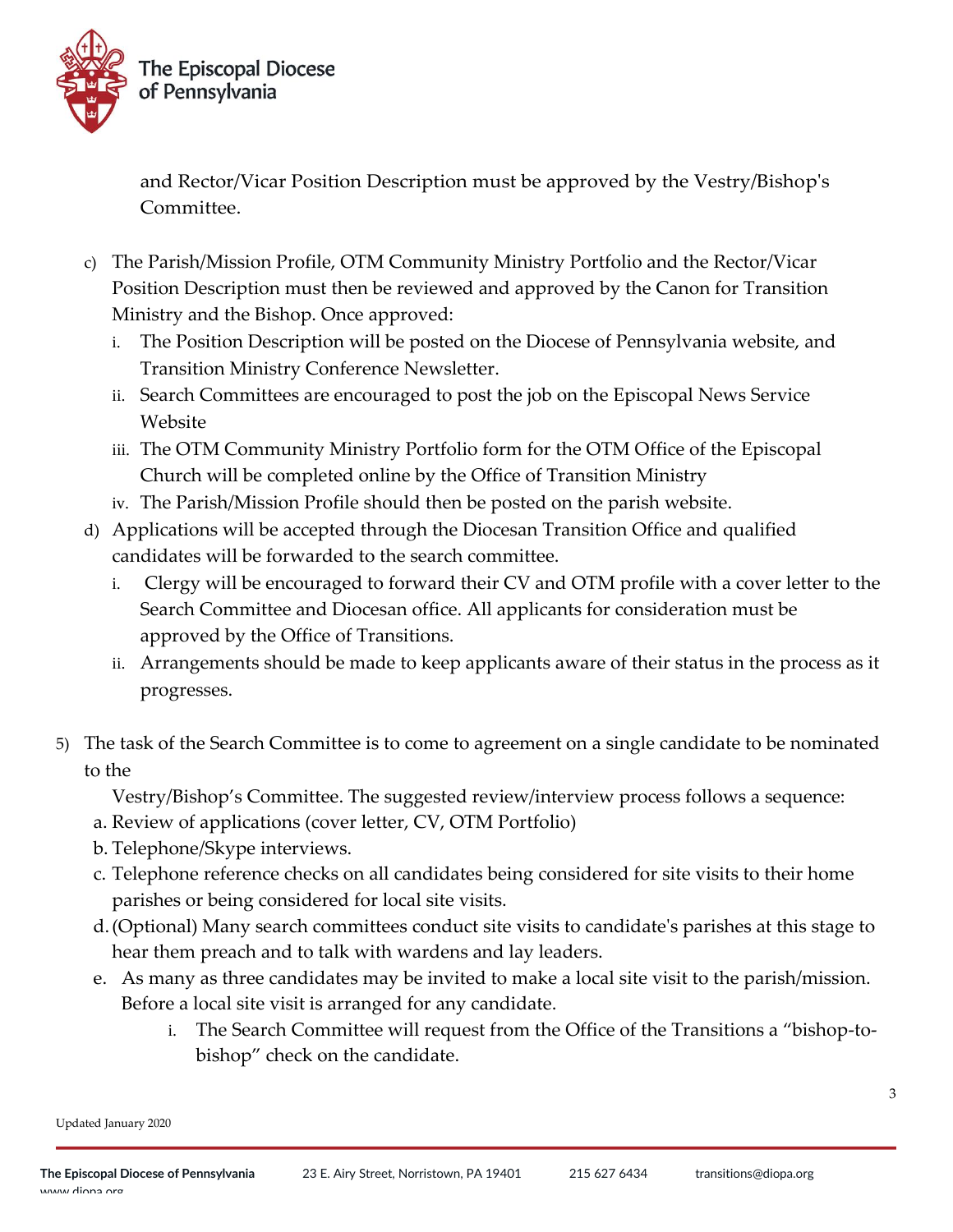

- ii. A recent Oxford Document Check (background check) for the candidate is received by the Canon for Transition Ministry.
- iii. Clergy not canonically resident in The Diocese of Pennsylvania will be required to have forwarded to the Canon for Transition Ministry a recent Oxford background check.
- iv. If no recent Oxford Check is available, the Oxford background check is initiated with the assistance of the Canon for Transition Ministry. The cost of the background check will be paid for by the congregation.
- f) Once a candidate is cleared by the Bishop, the local site visit may be arranged. An appointment should be made for the candidate to meet the bishop as part of the site visit. This should be coordinated with the Office of Transitions
- g) The Vestry/Bishop's Committee should be included in a "meet and greet" session with the candidate to maximize the time on site. The Search Committee conducts the interview process, and members of the Vestry/Bishop's Committee may be present. Often an informal Eucharist with Homily conducted by the candidate for Vestry/Bishop's Committee and Search Committee members (only) is a part of the site visit.
- h) This process is followed for subsequent candidates.
- i) The Search Committee nominates one candidate to the Vestry/Bishop's Committee to be called as Rector/Vicar
	- i. The Vestry/Bishop's Committee must decide whether to accept or reject the nomination.
	- ii. If the nomination is rejected, the Search Committee resumes theprocess.
	- iii. If the nomination is accepted, the Canon for Transition Ministry is informed of the selection.
- 6) Following the decision of the Vestry/Bishop's Committee to call a Rector/Vicar
	- a) A Letter of Agreement shall be drafted, signed, and approved by the Bishop. The Canon for Transition Ministry will provide a template for the Letter of Agreement.
	- b) When the Letter of Agreement has been approved by the Bishop, only then can the Vestry/Bishop's Committee publicly announce the call of thenew Rector/appointment of the new Vicar.
- 7) The Search Committee chair should assemble a report on the search process, including evaluations of all candidates, and provide the report to the Canon for Transition Ministry.